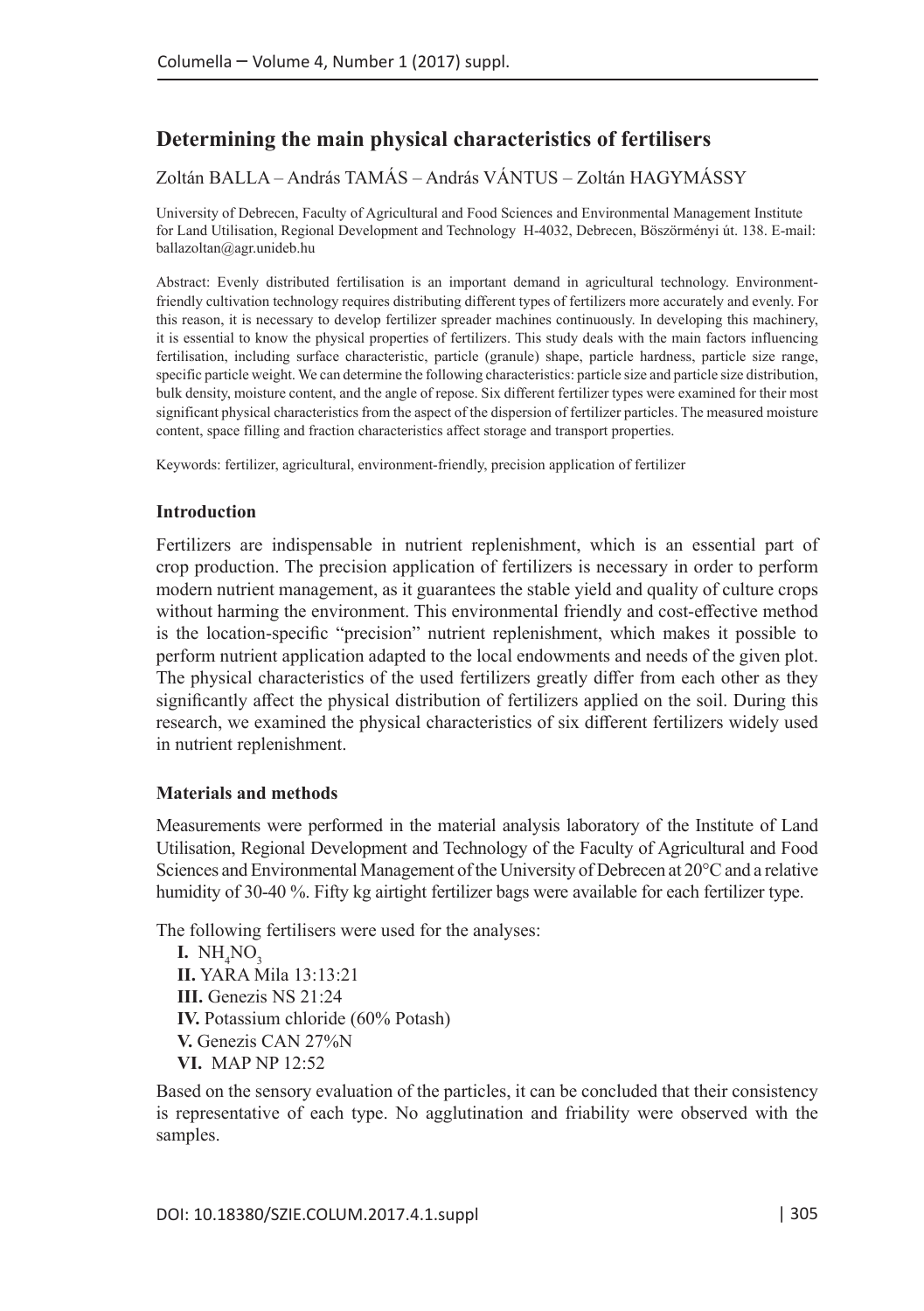# *Methods used during measurements*



*Figure 1. Fertilisers after drying Figure 2. Sieving Figure 3. Determination* 





*bulk density*

# *Measurement of moisture content*

A 25g sample was heated for 72 hours to  $103 \pm 1^{\circ}$ C temperature in a drying oven. This examination had three replications. Samples were place on aluminium trays **(Fig.1.)** Following heating, samples were weighted using an analytical scale with 0.01g accuracy. Moisture content was calculated from weight measured before and after drying (Csizmazia et. al. 2006).

## *Particle composition of fertilisers*

A sieve analysis (**Fig.2**) was performed to determine the characteristics of particle size distribution. Using a mechanical shaker, 100g samples of each fertilizer type were shaken for three minutes with three replications. The following sieve sizes were used: 1 mm; 1.25 mm; 2 mm; 2.5 mm; 4 mm. The sample and the leftover after sieving were weighed using an analytical scale with 0.01g accuracy (Battáné et al. 2002; Csizmazia 2008).

## *Determining bulk density*

A 1000 cm3 measurement pot of 100 mm diameter and 127.4 mm height (**Fig.3**) was used to determine bulk density. Fertilizers were slowly poured into the measurement pot from a height of 150 mm without compaction and with three replications. After the top was skimmed off, the sample weight was measured using an analytical scale of 0.01g accuracy (Gindert-Kele. 2005).

## *Globularity*

Globularity  $(g_a)$  was determined as described by Sitkei, (1981). Based on the ratio of the geometric effective diameter and the largest diameter,  $g_a = (d_1 d_2 d_3)^{1/3} / d_3$ , where  $d_1$  is the largest size and  $d_2$  and  $d_3$  are the two sizes perpendicular to  $d_1$ . In the case of a regular globe, this value is one unit (Csizmazia 2011).

## **Results and discussion**

## *Moisture content and particle composition of fertilizers*

**Table 1** shows the moisture content and particle composition of the examined fertilizers. Based on the performed measurements, sample 2 contained the highest amount of moisture and the lowest amount of pulverized fraction  $(\leq 1)$  as a result of the sieved fractioned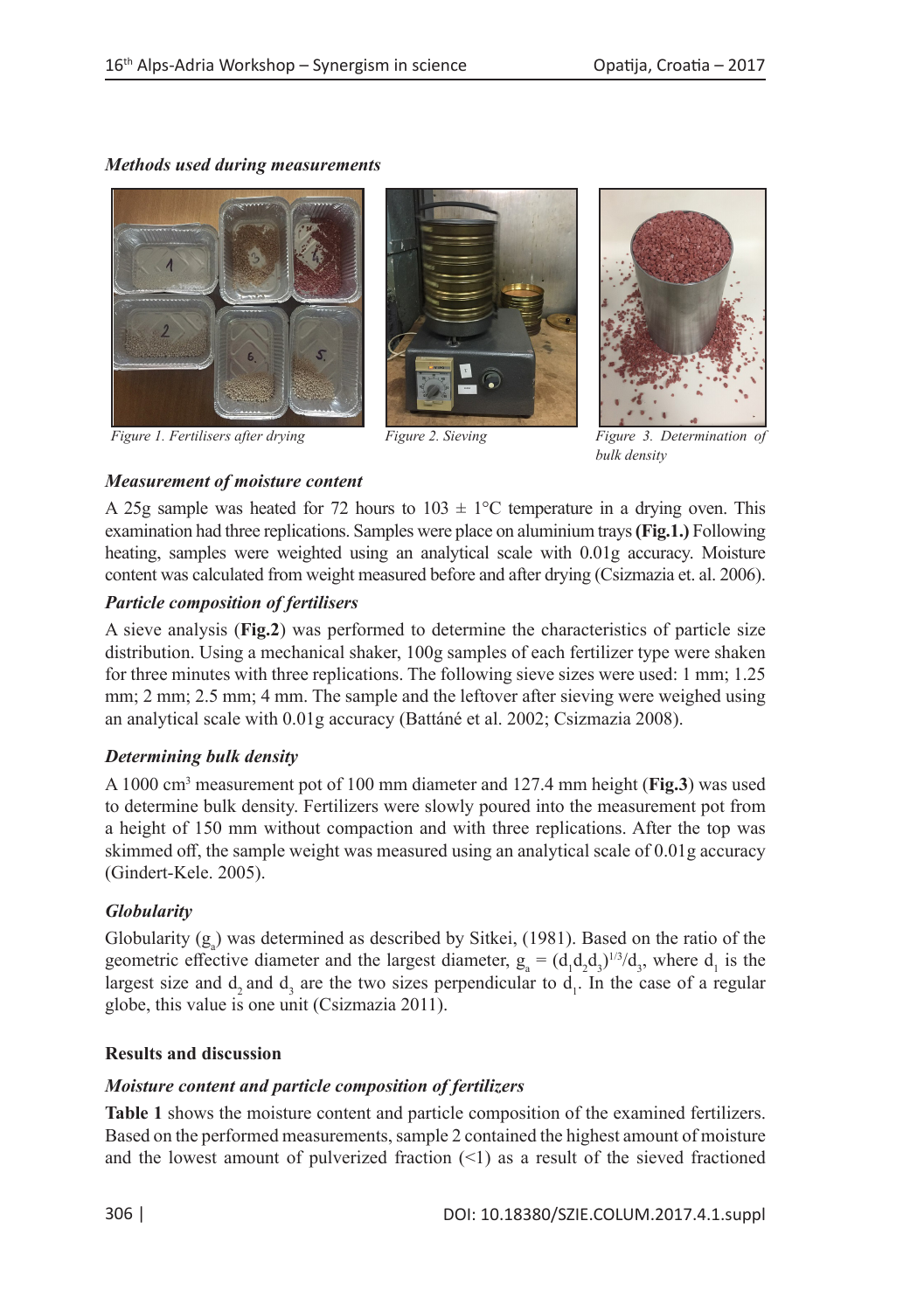measurement, which equals to elated to the examined sample; therefore, it does not cause any significant problem during the application of the fertilizer. Sample 4 (potassium chloride) contained the lowest amount of moisture. As for its structure, this fertilizer type is mostly coarse and irregular shaped and it has the hardest particle. Accordingly, this fertilizer is the least hygroscopic and, as a result, it is the least sensitive of all examined fertilizers to the humidity of the storage environment. Of particle size determination of the pattern uniformity can be inferred. The higher the amount of pulverized fraction is in a sample, the more hygroscopic and uneven the dispersion is. **Table 1** and **Figure 4** show the measurement of the examined samples by fraction.

| <b>Fertilizer type</b> | I.    |               | П.    |               | Ш.     |               | IV.    |               | V.    |               | VI.   |               |
|------------------------|-------|---------------|-------|---------------|--------|---------------|--------|---------------|-------|---------------|-------|---------------|
| <b>Humidity</b>        | 4.18  |               | 5.03  |               | 1.36   |               | 0.44   |               | 2.94  |               | 4.44  |               |
| Particle size          | g     | $\frac{0}{0}$ | g     | $\frac{0}{0}$ | g      | $\frac{0}{0}$ | g      | $\frac{0}{0}$ | g     | $\frac{0}{0}$ | g     | $\frac{0}{0}$ |
| $\leq 1$               | 9.25  | 9.25          | 0.05  | 0.05          | 9.58   | 9.58          | 0.05   | 0.05          | 0.04  | 0.04          | 0.15  | 0.15          |
| $1 - 1.25$             | 3.22  | 3.22          | 0.04  | 0.04          | 1.67   | 1.67          | 0.07   | 0.07          | 0.01  | 0.01          | 0.09  | 0.09          |
| $1.25 - 2$             | 6.88  | 6.88          | 0.79  | 0.79          | 7.68   | 7.68          | 3.66   | 3.66          | 4.5   | 4.5           | 1.7   | 1.7           |
| $2 - 2.5$              | 70.27 | 70.27         | 9.24  | 9.24          | 15.46  | 15.46         | 16.82  | 16.82         | 7.76  | 7.76          | 5.64  | 5.64          |
| $2.5 - 4$              | 9.84  | 9.84          | 81.91 | 81.91         | 49.75  | 49.75         | 76.28  | 76.28         | 77.2  | 77.2          | 82.73 | 82.73         |
| >4                     | 0.1   | 0.1           | 7.9   | 7.9           | 15.87  | 15.87         | 3.28   | 3.28          | 10.1  | 10.1          | 9.68  | 9.68          |
| <b>Total</b>           | 99.56 | 100           | 99.93 | 100           | 100.01 | 100           | 100.16 | 100           | 99.61 | 100           | 99.99 | 100           |

 *Table 1.: The particle composition and moisture content of fertilizers*



Figure 4. Particle fractions

Of the examined samples, Genezis NS 21:24 contained the highest amount of pulverized (<1) fraction and the highest amount of particles above 4mm, which is considered to be significant value. Therefore, this fertilizer type is rather variable in terms of its water binding capacity and dispersion. There is an unusually high value in the 2-2.5 mm range, which was provided by the  $NH_4NO_3$  sample. Therefore, 70.27% of the examined sample belongs into this range, which significantly exceeds the respective values of the other samples. Consequently, it can be concluded that there is a favorable impact on working width in the case of  $NH_4NO_3$ . That is due to the favorable particle size for the same speed,

DOI: 10.18380/SZIE.COLUM.2017.4.1.suppl | 307